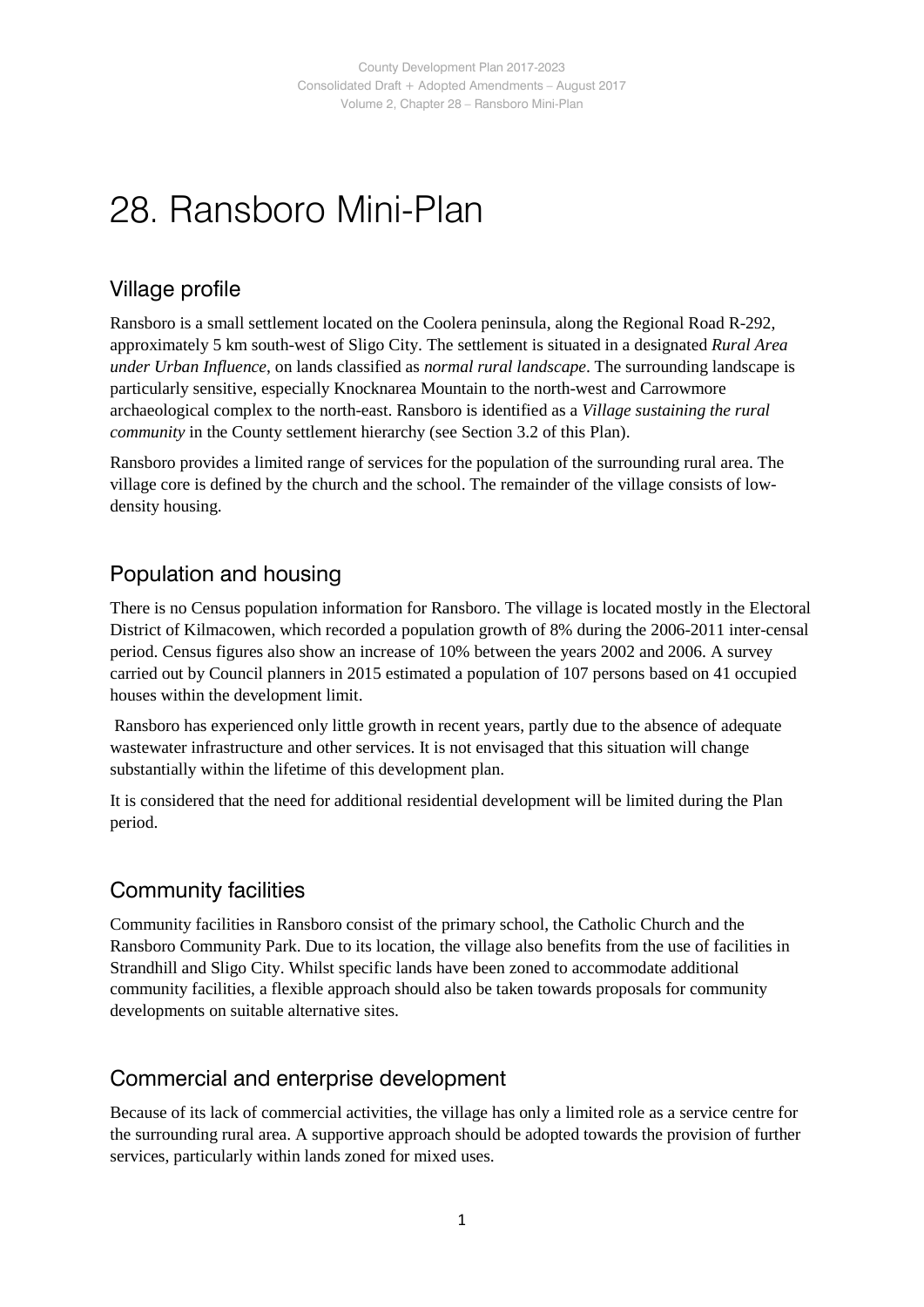#### Infrastructure

The village is well served by the R-292, which links to Strandhill and to the N-4 (Sligo-Dublin road) and Ballysadare at Ballydrehid. The surrounding local road network provides a number of links with Sligo City to the east.

The drinking water is sourced from the Cairns Hill Water Supply Scheme.

The wastewater treatment system in the village has been designed to serve only six existing properties. The rest of the village is not served by public wastewater infrastructure. It is not envisaged that this situation will change during the lifetime of this development plan.

## **Objectives**

**Note:** These objectives must be considered in conjunction with the policies and objectives contained in Volume 1 and the general policies for mini-plans contained in Chapter 1 of Volume 2 of this Plan.

It is an objective of Sligo County Council to:

## 28.1 Natural heritage and open space

- **A.** Reserve land for the provision of a semi-natural public open space (site OS-1) and to support improved access to the existing National Monument located within these lands through pedestrian links to adjoining lands. Any development of these lands should protect and highlight the archaeological integrity of the monument.
- **B.** Require the provision of a public open space on site OS-2, in conjunction with the development of adjoining village centre lands.
- **C.** Ensure that development within the plan area is carried out in a manner that protects listed views of Knocknarea and the wider archaeological landscape, which is considered to be of particular importance at this sensitive location.

### 28.2 Built heritage

**A.** Ensure the protection of National Monuments within the plan area, both in terms of the monuments themselves and their wider setting within the archaeological landscape.

## 28.3 Circulation and parking

- **A.** Require that footpaths and other pedestrian facilities are provided in conjunction with development of lands within the development limit.
- **B.** Ensure that any development adjoining the roundabout provides off-street car parking facilities to cater for existing and proposed requirements. This should involve the consideration of overflow parking facilities for the school and church.
- **C**. Improve the R-292 junction in a westerly direction in accordance with the requirements of the *Design Manual for Urban Roads and Streets* (DMURS – 2013).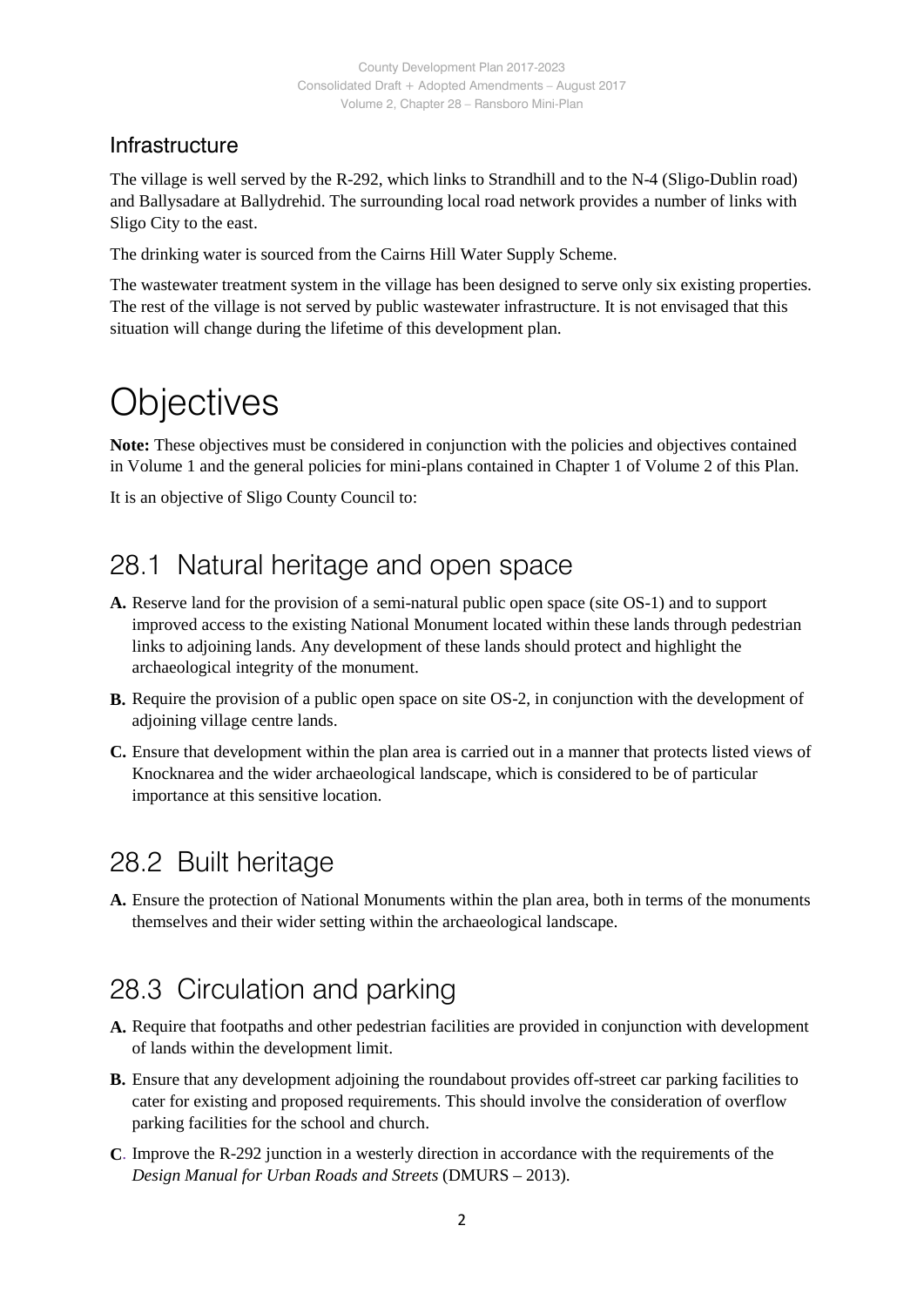### 28.4 Village-centre mixed-use zone

- **A.** Require development proposals on sites around the village crossroads to front onto all adjoining public roads.
- **B.** Limit the height of new development to two storeys.
- **C.** Restrict excessive use of terraced buildings by generally promoting development that is in keeping with the existing settlement pattern.
- **D.** Generally require car parking to be provided to the rear of street-fronting development within the village centre area.
- **E.** Any development proposal on lands to the east of site OS-2 should be designed to overlook the proposed open space. Pedestrian links shall also be provided between these sites.

#### 28.5 Community facilities

- **A.** Facilitate the development of a multi-purpose community facility at a suitable location within the development limit. The shared use of services and facilities between various community groups will be supported in any such proposal.
- **B.** Support the continued development of the existing Church, National School and Ransboro Community Park facilities.

### 28.6 Business and enterprise

- **A.** Facilitate the provision of appropriately-designed small-scale enterprise / business units on lands zoned for village centre uses, subject to compliance with relevant development management standards and compatibility with existing and proposed uses on adjoining lands.
- **B.** Support the establishment of tourism-related uses which capitalise upon the recreational and archaeological tourism assets which exist close to the village. Such facilities should be located within the development limit, except where it can be demonstrated to the satisfaction of the planning authority that the facility cannot reasonably be accommodated at such a location.

### 28.7 Residential development

**A.** Residential development should generally take the form of lower-density housing, consistent with the existing pattern of development in the village.

#### 28.8 Wastewater treatment

**A.** In the absence of public wastewater treatment facilities in the village, individual on-site wastewater treatment proposals will be considered, subject to appropriate scale, assessment, design and conditions. Communal wastewater treatment systems will not be permitted in any case.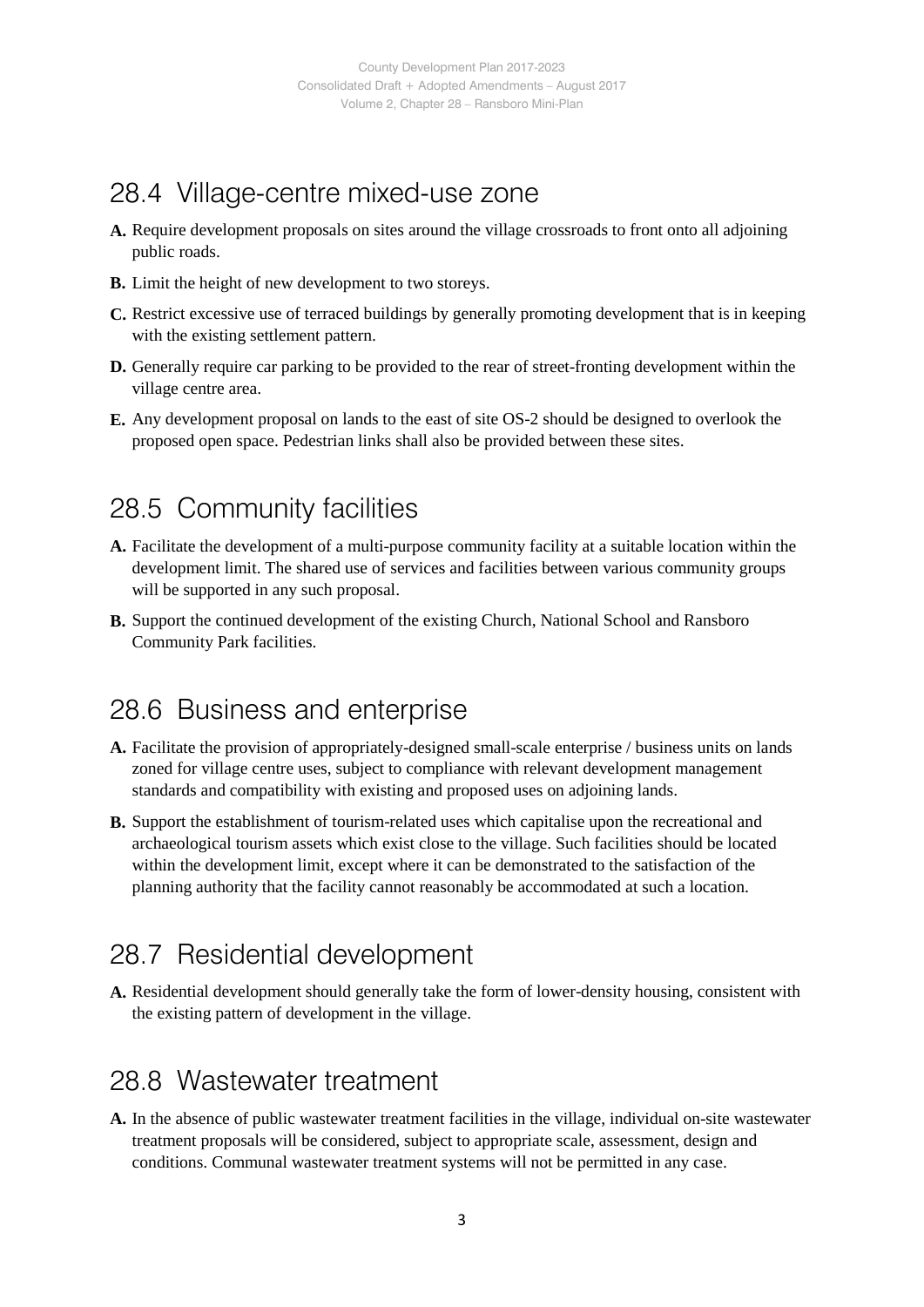## 28.9 Flood risk management

**A.** OPW flood risk mapping indicates a potential risk of pluvial (rainfall) flooding on one site in Ransboro (see the Designations Map for more details). Any application for development on this site shall be required to be accompanied by a site-specific Flood Risk Assessment appropriate to the type and scale of the development being proposed.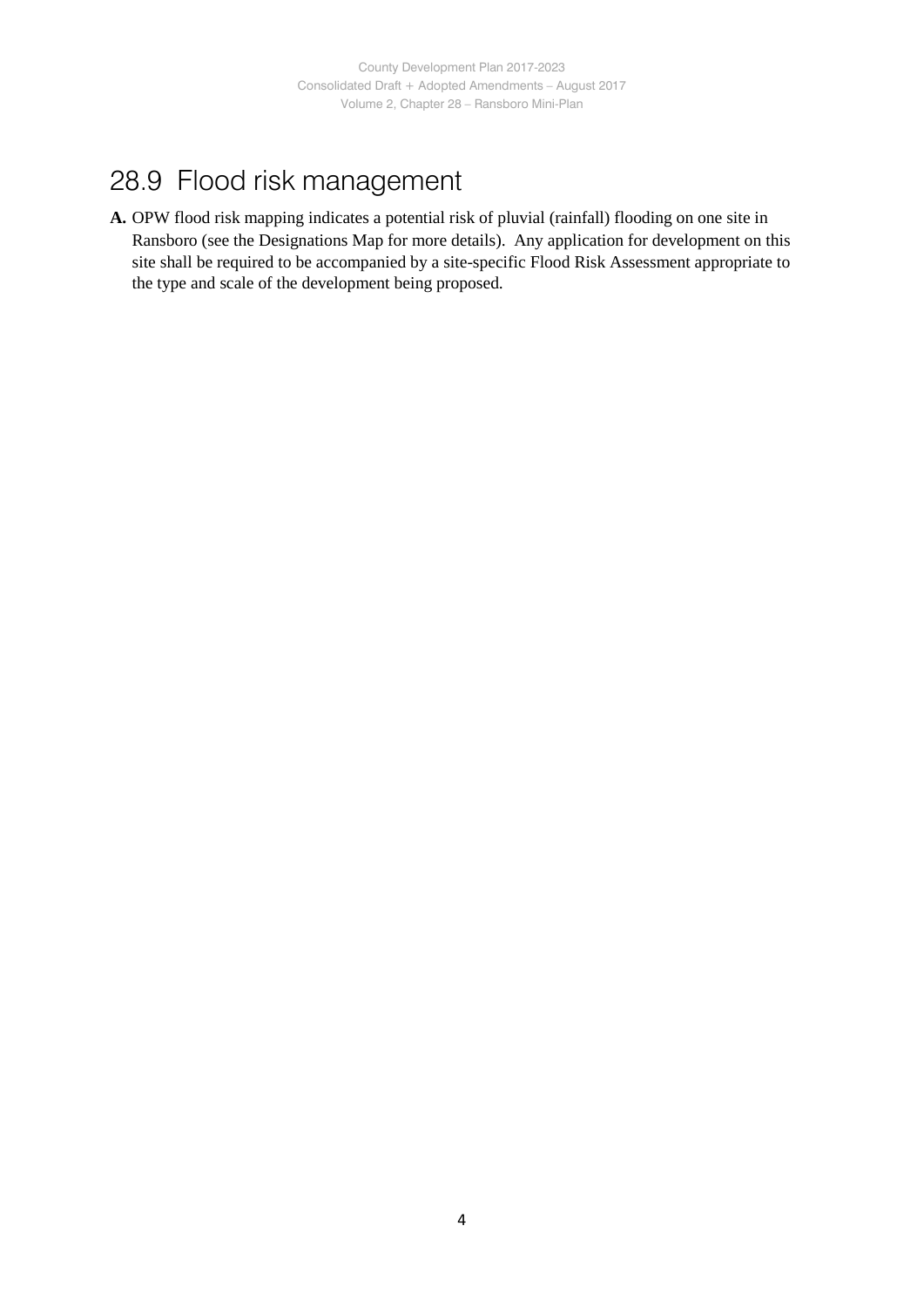

# Ransboro Zoning Map

plan limit development limit residential uses mixed uses community facilities commercial uses open space sports and playing fields public utility green belt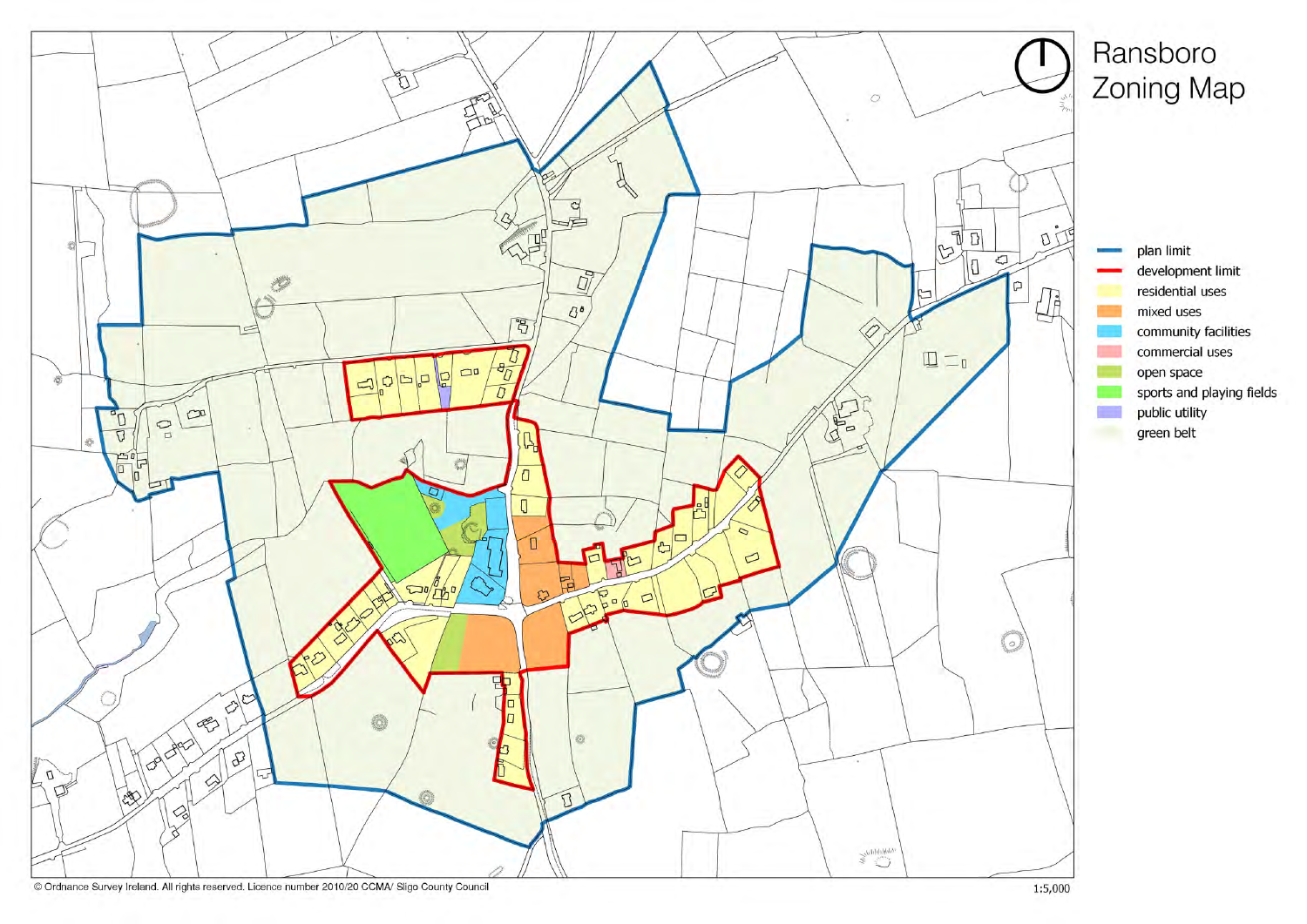# Ransboro Zoning detail



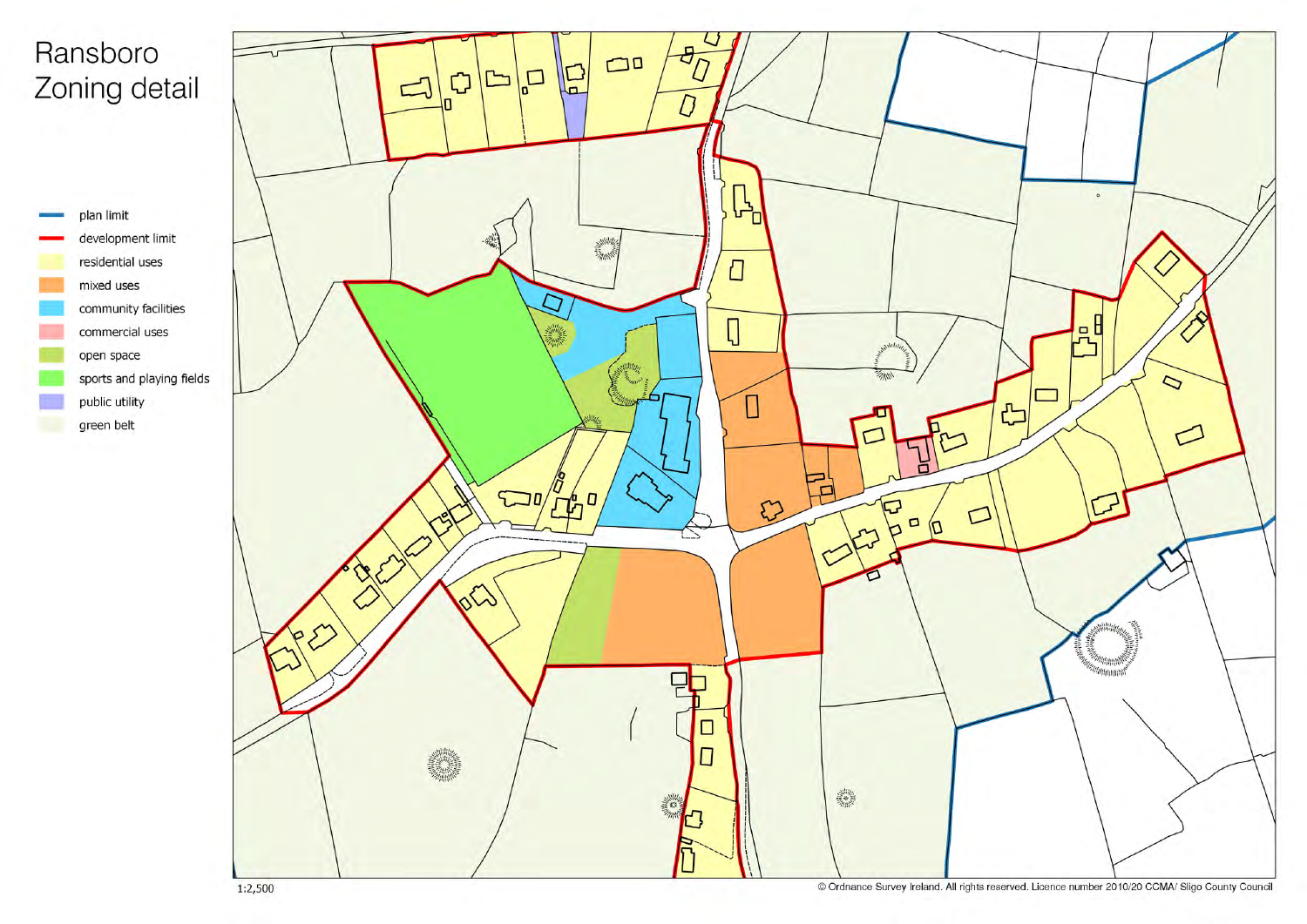